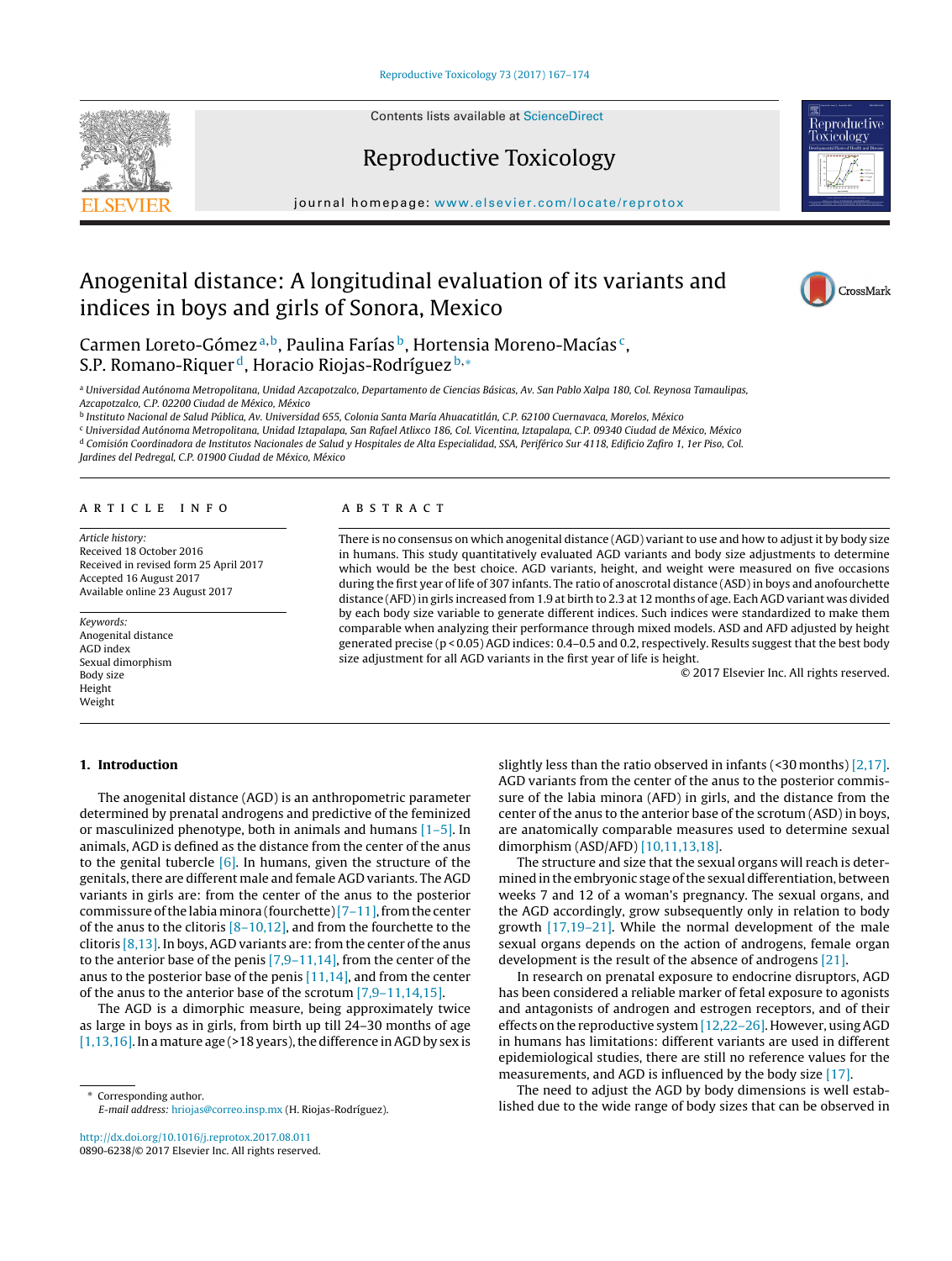human study populations. Previous studies suggest that body size and age could be the main confounding factors when using AGD as an endocrine disruptor marker, since they strongly affect its dimensions  $[7,17,27]$ . Unlike studies in animals  $[21]$ , there is no consensus on the best way to account for body size in human beings AGD studies. Various investigations have proposed different ways to adjust AGD by body dimensions [\[17,27\].](#page--1-0) Among the adjustments used is the generation of AGD indices, which consist of dividing this measure by the body size, represented by the anthropometric variables of height [\[12\]](#page--1-0) or weight (or its cube root) [\[7,12,24\].](#page--1-0) Likewise, an index of anal position  $[14]$ , which is not dependent on age, has been tested; API =AGD/distance from the posterior base of the scrotum or the fourchette to the coccyx [\[25\].](#page--1-0) Other researchers have used the AGD without adjusting, but have controlled by weight, height, and/or z-scores in the predictive statistical models to adjust for body size [\[13,14,26\].](#page--1-0)

Given the various forms of measuring AGD and adjusting it by body size, it is difficult to compare the results of epidemiological studies that use this marker. Furthermore, there is no numerical assessment comparing empirical human AGD data. In this study, the different variants of the AGD and their indices are evaluated to determine which are the most appropriate to use in epidemiological studies.

# **2. Materials and methods**

This study is part of a prospective longitudinal research study of the National Institute of Public Health, Mexico: Prenatal exposure to persistent organic pollutants, metals and their associations with neurodevelopment and endocrine disruption in the first year of life in Sonora, Mexico. The research was carried out between November 2012 and June 2014. Briefly, all women in the third trimester of pregnancy who attended follow-up prenatal examinations in the health centers of the Ministry of Health, in the municipalities of Benito Juarez, Huatabampo, Etchojoa and Navojoa in Sonora, Mexico, were invited to participate in this study.

Women recruited received information on the study objectives and procedures for performing the anthropometric and AGD measurements. Participants answered a questionnaire on sociodemographic variables and exposure to environmental pollutants. Also, maternal blood samples were drawn upon recruitment to determine serum concentration of persistent organic compounds. The women were followed-up to carry out AGD and body size measurements of their offspring since their birth and up till their first birthday.

The project was approved by the ethics, biosecurity and research committees of the National Institute of Public Health, Mexico. Those who agreed to participate were assured confidentiality of the information provided and asked to sign a letter of informed consent.

## 2.1. Participants

There were 307 mother-daughter/son pairs who fulfilled the inclusion criteria; namely women should be in good physical and mental health (reportedly and as far as we could assess), be able to read and write in Spanish, and have a normally developing pregnancy of a singleton product. Exclusion criteria of the infants included: preterm birth (gestational age <37 weeks), low birth weight (<2.5 kg), having any health problem or congenital malformation at birth, alterations in the newborn screening tests results, or neonatal hypoxia (considered as APGAR <8). After birth, 153 girls and 154 boys met the aforementioned pre-established criteria and had at least one AGD measurement.

#### 2.2. Follow-up

At the time of birth, gestational age, (considered as the time interval between the first day of the last menstrual period, as reported by the mother and the date of birth of the product) was recorded. The infants' height, weight, head circumference, and AGD were measured at birth and when they were one, three, six and twelve months old. In boys, the width of the penis was also measured.

Monitoring of the infants was carried out through programmed monthly visits to their corresponding health center. Community health promoters in each locality visited the participants at their homes to remind them of the appointment on the previous day.

A single nurse did all the anthropometric measurements of the study. This nurse was personally trained in the measurement technique of the different AGD variants by Romano-Riquer, who participated in the development of a protocol for the measurement of anogenital distance in human males  $[6]$ . Such training was carried out in infants under one year old, who attended examinations at the Hospital del Niño Morelense in Cuernavaca, Morelos, one month prior to the beginning of the study (October 2012).

#### 2.3. AGD measures

AGD was measured according to the recommendations of the Meeting report: measuring endocrine-sensitive endpoints within the first years of life and the measurement technique of the different AGD variants proposed by Romano-Riquer [\[6,28\].](#page--1-0) Three different AGD variants were measured for each gender, as shown in [Fig.](#page--1-0) 1. A digital DigiMax branded Vernier caliper, with a measuring range of 0–150 mm and 0.01 mm accuracy, was used for all measurements. The AGD was measured in increments of 1 mm, placing the infants in a dorsal decubitus position, with abducted lower extremities and bent knees [\(Fig.](#page--1-0) 1). The girls were measured from the center of the anus to the fourchette (AFD), from the center of the anus to the clitoris (ACD) and from the fourchette to the cli-toris (FCD), as shown in [Fig.](#page--1-0)  $1(a)$ . The boys were measured from the center of the anus to the anterior base of the penis (AGD1), from the center of the anus to the posterior base of the penis (AGD2), from the center of the anus to the anterior base of the scrotum (ASD), and the width of the penis (PW) as shown in [Fig.](#page--1-0)  $1(b)$ .

#### 2.4. Body size measures

Body weight was measured in kilograms using a Tanita© portable electronic scale with a reading accuracy of 0.10g for weights up to 10 kg and 0.20 g for weights between 10 and 20 kg. The scale was calibrated on each occasion before being used. The height was obtained in centimeters with Seca© portable infantometers, model 417, with a reading accuracy of 1 mm. The head circumference was measured in centimeters (cm) with a Futaba© (model R-280) measuring tape, with a reading accuracy of 1 mm.

## 2.5. Statistical analysis

Follow-up rates of participants were estimated as the percentage of assistance calculated between each visit. An exploratory analysis was conducted to observe the distribution of the different AGD measures at every age and of the anthropometric variables of weight, height, and head circumference by gender. The ASD/AFD ratio was calculated to determine the magnitude of AGD sexual dimorphism at each age of measurement.

The correlation of each AGD variant at different ages and between different AGD variants amongst each other at a specific age was evaluated using Pearson's correlation coefficient in both girls and boys, but separately. The association between theAGD and